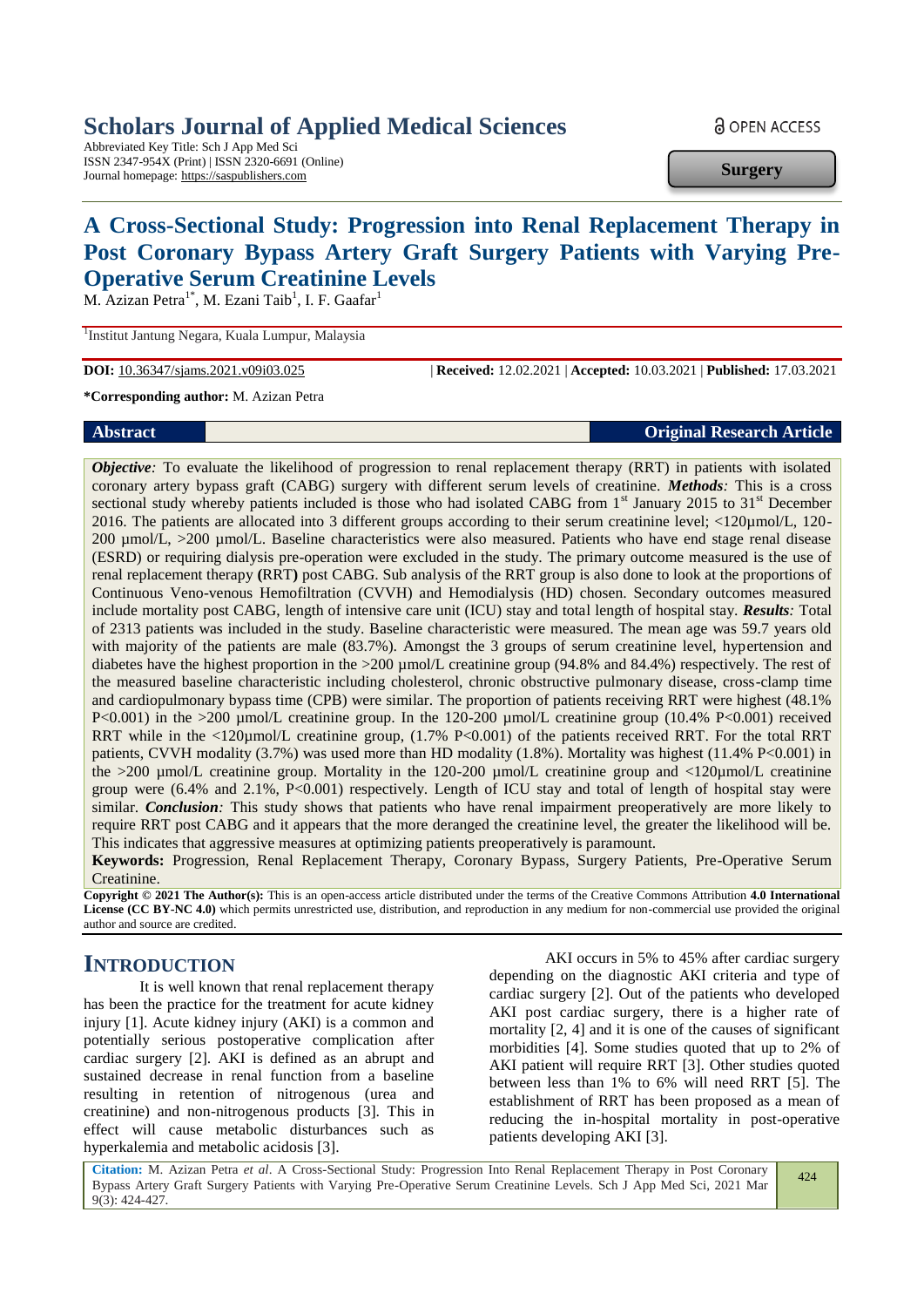Various factors have been established as the cause of AKI resulting in need for RRT in postoperative patients, including pre-existing renal dysfunction [3]. This study aims to evaluate the prognostic significance of pre-operative levels of creatinine and the subsequent need for post-operative RRT in isolated CABG patients.

### **METHODS**

Patients who are included are isolated CABG patients between  $1<sup>st</sup>$  January 2015 to 31 $<sup>st</sup>$  December</sup> 2016 in Institut Jantung Negara, Kuala Lumpur, Malaysia. Patient information was extracted from the electronic database. The patients are allocated into 3 different groups according to their serum creatinine levels; <120µmol/L, 120-200 µmol/L, >200 µmol/L. Patients with ESRD or who had dialysis before surgery were excluded in the study. Baseline characteristics were measured in all groups; age, gender, hypertension, hypercholesterolemia, COPD, CPB time and cross clamp time. The primary outcome measured were the use of RRT in the 3 groups post-operatively. The proportions were then sub-analyzed to the types of RRT used; i.e. CCVH or HD. Secondary outcomes measured were mortality, length of ICU stay and total length of hospital stay. Data analysis was carried out with IBM SPSS Statistics 24.

#### **RESULTS**

A total of 2932 isolated CABGs were done between  $1<sup>st</sup>$  January 2015 to 31 $<sup>st</sup>$  December 2016. After</sup> applying the exclusion criteria, a total of 2313 were included in the study. After allocation to 3 different groups (fig. 1); there were 1841 patients in the <120µmol/L creatinine group. There were 393 and 79 patients in the 120-200 µmol/L and >200 µmol/L creatinine group respectively. Table 1 shows the baseline clinical characteristics in all of the three different serum level creatinine groups. The age of the patients in all 3 groups were similar where the mean age is 59.7±8.5 years old. Majority of the patients were male (83.7%) with the highest proportion of this gender observed to be in the 120-200µmol/L creatinine group. A total of 83.6% of all the patients has hypertension with the highest proportion (94.8%) being in the  $>200$ µmol/L creatinine group. 57.5% of the total patients have diabetes of which the highest (84.8%) was noted to be in the >200µmol/L creatinine group. 76% of all of the patients has hypercholesterolemia. Proportion of patients having COPD were also similar in all groups where the mean is 4.2%. Cross clamp time and CPB times again were similar in all three groups where the mean is 72±31 minutes and 92±36 minutes respectively.

Table 2 shows the results of the primary outcome. The proportion of patients receiving RRT were highest  $(48\% \text{ P} < 0.001)$  in the  $>200 \text{ \mu}$  mol/L creatinine group. In the 120-200 µmol/L creatinine group (10.4% P<0.001) received RRT while in the

 $\langle 120 \mu \text{mol/L}$  creatinine group (1.7% P $\langle 0.001 \rangle$  of the patients received RRT. Fig. 2 shows the result of the sub-analysis of the modalities of RRT used. In all of the RRT patients, CVVH were commonly used (3.7%) when compared to HD  $(1.8\%)$ . However, in the  $>200$ µmol/L creatinine group alone, HD is more common (31.6%) than CVVH (26.6%).

Table 3 shows the secondary outcome where mortality where is highest  $(11.4\% \text{ P} < 0.001)$  in the >200 µmol/L creatinine group. Mortality in the 120-200  $\mu$ mol/L creatinine group and  $\langle 120 \mu$ mol/L creatinine group were  $(6.4\% \text{ and } 2.1\%, P<0.001)$  respectively. The length of ICU stay and total length of hospital stay is similar to all 3 groups where the mean is  $2\pm 1$  days and 9±8 days respectively.

#### **DISCUSSION**

RRT remains one of the treatments of AKI. This study is looking at the use of RRT in different groups of serum level creatinine post isolated CABG. For the baseline characteristics, some data are comparable to published international studies. We found that in this study, the majority of the patients were male (83.7%) which was also reflected in another study [6] which also showed a majority of the male cardiac patients respectively. Not surprisingly, hypertension and diabetes has the highest proportion in the most severe renal impairment group which again is similar observed in one other study [8].

In general, 1% to 6% of post cardiac surgical patients require dialysis [3, 5]. This study shows consistent results with other studies where this study showed the use of RRT is 4.8%. It has been established that the causes of renal hypo-perfusion and subsequent AKI needing dialysis is variable [3] and one of the factors is pre-existing renal impairment in preoperative cardiac surgery [7]. This study shows that the use of RRT is highest in those with the most impaired creatinine levels. This study also shows that even mild increase of renal impairment will increase the likelihood of RRT post-operatively. This finding is once again consistent with the observation of another study (8). It has also been reported that the presence of mild renal failure was an independent significant predictor of the development of AKI [8].

However, in the <120µmol/L creatinine group, 1.7% of the subject required RRT. In this group, EGFR was measured where it is statistically similar in both subjects that require RRT and who do not require RRT (Table 4).

Browner and Mangano suggested that impaired renal function is an important predictor for mortality [8]. In this study, the mortality rate is highest (11.4%, P<0.001)) in the most impaired renal function group compared to  $(2.1\% \text{ P} < 0.001)$  in the least impaired renal function group. An international study showed that a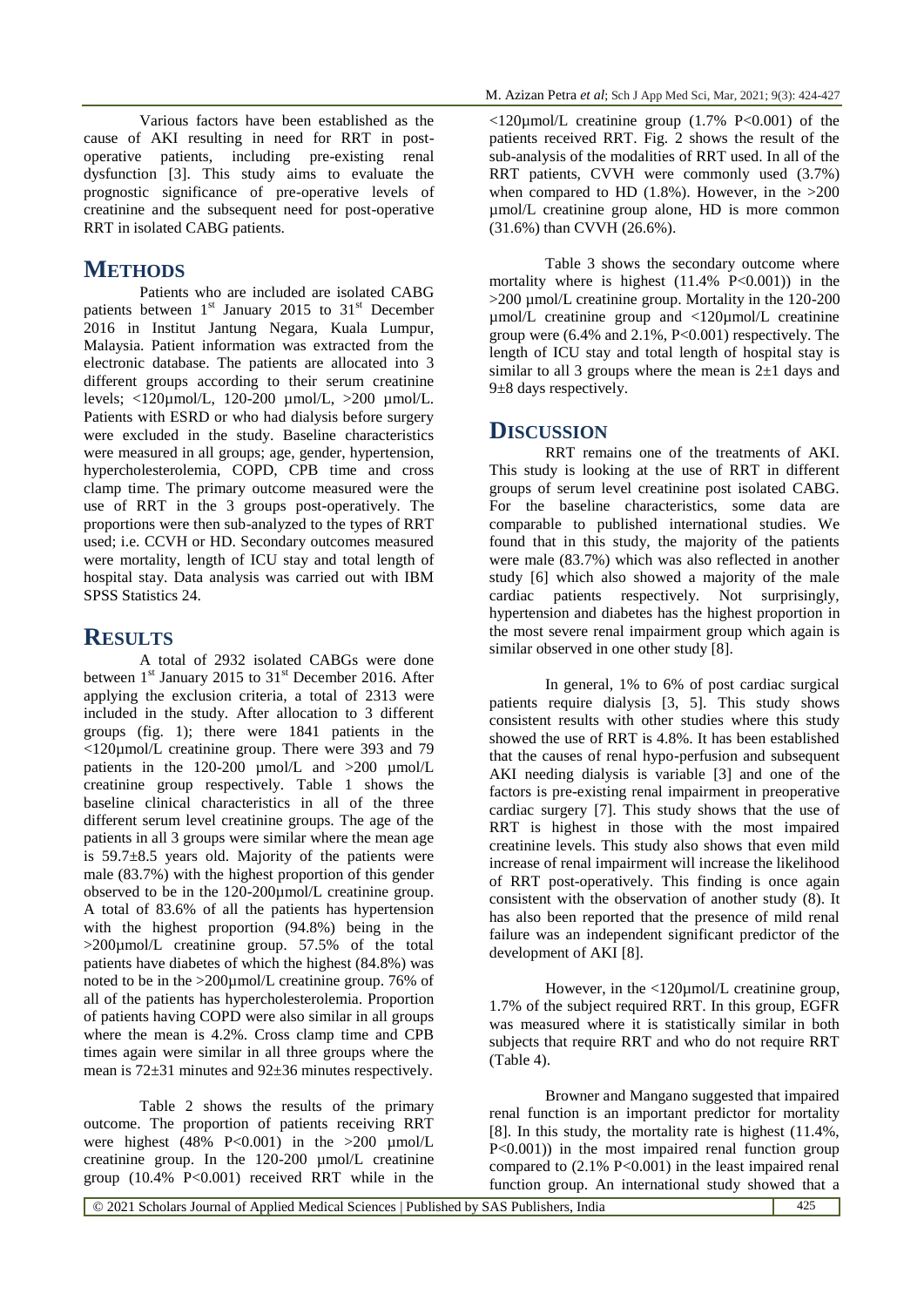pre-operative serum creatinine of more than 2.0mg/dl (176.8 umol/L equivalent) was significantly associated with increased rates of post-operative deaths, with an odds ratio of 2.01 [8]. We have found that for the total all cause-mortality rate in post CABG is 3.1% for isolated CABG which is again comparable to international data (2-3%)[9].

Several studies show that there is an increased in hospital stay in patients who developed AKI [8, 9]. Interestingly, our analysis shows that that there is no significant difference in terms of the length of hospital stay regardless of the level of the serum creatinine. The ICU length of stay is also similar in all groups. This could be that RRT is instituted early and that there is liberal use of RRT our Centre.

However, this study still has several of its own limitations. One of the limitations is that this study was

conducted from a single centre. However, to our current knowledge, there has been no similar study that has being conducted before in this region. The other limitation is that this is a cross sectional study which only reflects the group of patient at one specific point in time. Thus, may not accurately represent the general population at a different time frame for example. This study also didn't independently analyze the effect of mortality, length of hospital and ICU stay on patients after receiving RRT.

In conclusion, this study showed that patients who have renal impairment pre-operatively are more likely to require RRT support post CABG, with those with the more severe renal impairment at baseline to be more at risk. Pre-existing renal impairment prior to surgery also has negative effect on mortality. However, in our centre, length of hospital stay and length of ICU stay is not affected.



| Table-1                          |                   |                   |                |                |  |
|----------------------------------|-------------------|-------------------|----------------|----------------|--|
|                                  | $<$ 120 $\mu$ mol | $120-200 \mu$ mol | $>200 \mu$ mol | <b>TOTAL</b>   |  |
| Male, $n$ $(\%)$                 | 1516 (82.3)       | 354(90.1)         | 67(84.8)       | 1937 (83.7)    |  |
| Female, $n$ $(\%)$               | 325(17.7)         | 39(9.9)           | 12(15.2)       | 376(16.3)      |  |
| Age, years                       | $59.2 \pm 8.5$    | $61.5 \pm 8.3$    | $61.0 \pm 7.9$ | $59.7 \pm 8.5$ |  |
| Hypertension, $n$ $(\%)$         | 1475 (81.4)       | 355 (91.3)        | 73 (94.8)      | 1903 (83.6)    |  |
| Hypercholestrol, $n$ $(\%)$      | 1371 (75.3)       | 306 (78.7)        | 62(78.5)       | 1739 (76.0)    |  |
| Diabetes, $n$ $(\%)$             | 1007(55.1)        | 247(63.2)         | 65 (84.4)      | 1319 (57.5)    |  |
| Chronic pulmonary disease, n (%) | 79 (4.3)          | 16(4.1)           | 3(3.8)         | 98 (4.2)       |  |
| Cross Clamp Time (Minutes)       | $72 \pm 31$       | $73 \pm 31$       | $63 \pm 25$    | $72 \pm 31$    |  |
| <b>CPB</b> Time (Minutes)        | $92 \pm 36$       | $93 \pm 36$       | $85 \pm 32$    | $92 \pm 36$    |  |

**Table-1**

| Table-2      |                                          |                                                                          |           |           |         |
|--------------|------------------------------------------|--------------------------------------------------------------------------|-----------|-----------|---------|
|              | $\langle 120 \text{umol} ( \% ) \rangle$ | 120-200 km   $\gamma$   $>$ 200 km   $\gamma$   TOTAL $\gamma$   P value |           |           |         |
| $RRT, n$ (%) |                                          | 41 (10.4)                                                                | 38 (48.1) | 111 (4.8) | < 0.001 |